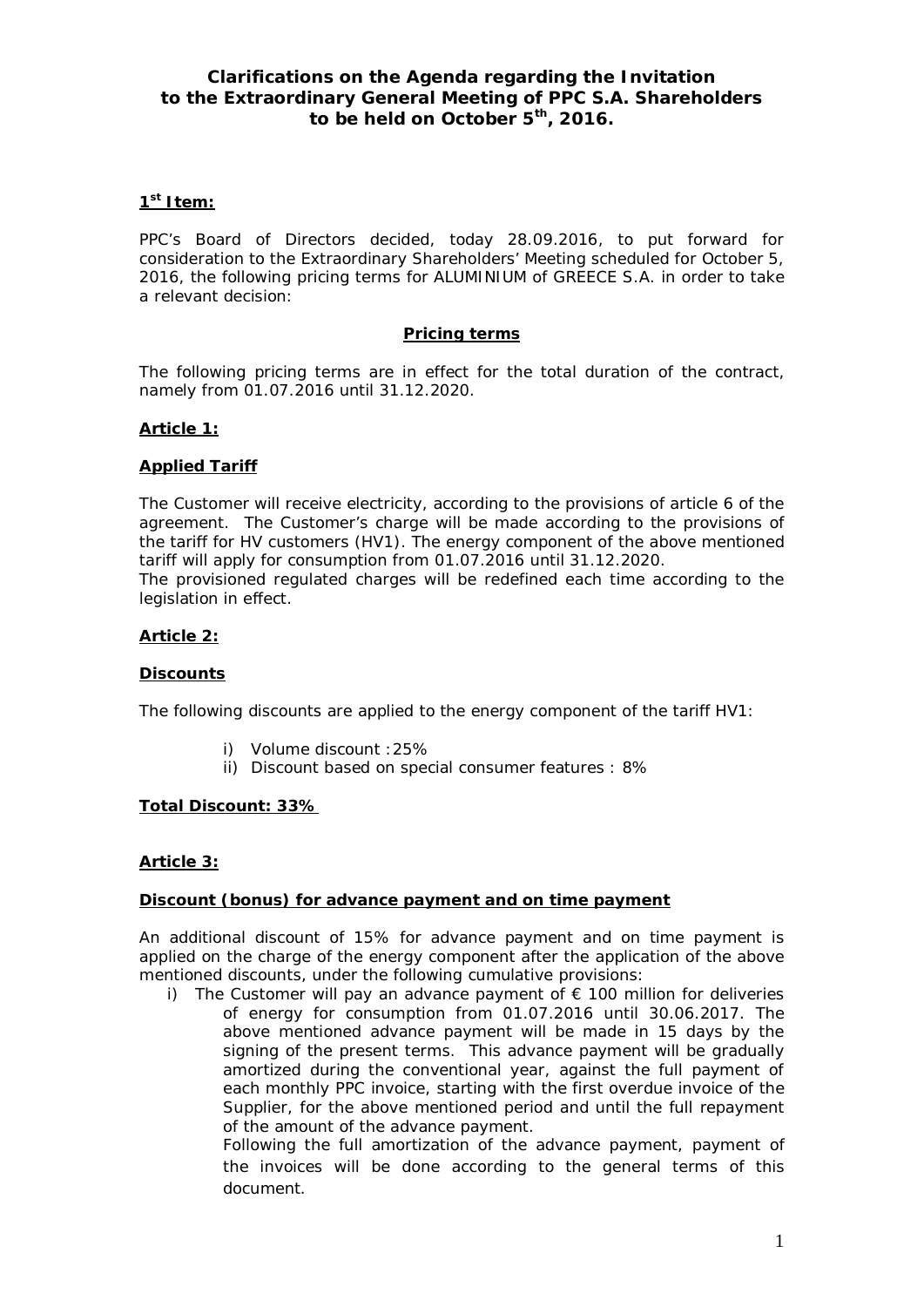ii) For consumption of the period from 01.07.2017 until 30.06.2018, and for the following conventional years\*, the Customer will pay an advance payment of an amount equal to 30% of the total charge for the energy component, plus CO2 emissions charge, calculated based on the consumption of the relevant preceding conventional year. The amount of the advance payment will be amortized during the conventional year to which it pertains, divided equally to the twelve monthly electricity bills of said conventional year. The above mentioned advance payment will be paid in 15 days from the depletion of the previous advance payment.

Especially for the conventional semester of the contract's expiry, it is agreed that an advance payment of 30% of half of the total charge of the energy component, plus CO2 emissions charge, calculated on the basis of the consumption of the preceding conventional year.

*\* For purpose of the present document the following twelve month periods are considered conventional years: 01.07.2016 – 30.06.2017, 01.07.2017 – 30.06.2018, 01.07.2018 – 30.06.2019, 01.07.2019 – 30.06.2020. The period of 01.07.2020 – 31.12.2020 is considered a conventional semester of the contract's expiry.* 

- iii) Subject to the above under 3 (i), the Customer will pay each monthly electricity bill in full by the end of the month, following the month the bill was issued.
- iv) All advance payments will be interest free.

## **Article 4:**

## **Surcharge on the energy component based on the aluminum price of the London Metal Exchange (LME)**

The charge for the energy component, as formed following the application of the above mentioned in articles 1 to 3, is increased based on the annual average official aluminum price (official price) as announced daily in the LME's site ( [www.lme.com](http://www.lme.com/)) according to the following under (i) to (iii), (LME price). Especially for the initial application of the present condition, it is agreed that for the calculation of the surcharge, the average official aluminum price (official price) as announced daily on the LME site, for the period from 01.07.2016 until 31.12.2016, will be taken under consideration.

- i) The above mentioned charge is stable (minimum charge) for an LME price lower or equal to 1,800 \$/tn.
- ii) For LME price over 1,800\$/tn and up to 3,300\$/tn, the above mentioned resulting charge is increased by 1.25 €/MWh per 100\$ increase of the LME price, as follows:  $1,800\$  < LME price <  $1,900\$   $\rightarrow$  surcharge of 1.25  $\epsilon$ /MWh 1,900\$ < LME price < 2,000\$  $\rightarrow$  surcharge of 2.5  $\epsilon$ /MWh
	- $2,000\$  < LME price <  $2,100\$   $\rightarrow$  surcharge of 3.75  $\epsilon$ /MWh
	- $2,100\$  < LME price < 2,200\$  $\rightarrow$  surcharge of 5  $\epsilon$ /MWh
	- $2,200\$  < LME price < 2,300\$  $\rightarrow$  surcharge of 6.25  $\epsilon$ /MWh
	-
	- $2,300\$  < LME price <  $2,400\$   $\rightarrow$  surcharge of 7.5  $\epsilon$ /MWh
	- $2,400\$  < LME price < 2,500\$  $\rightarrow$  surcharge of 8.75  $\epsilon$ /MWh
	- $2,500\$  < LME price < 2,600\$  $\rightarrow$  surcharge of 10  $\epsilon$ /MWh
	- $2,600\$  < LME price < 2,700\$  $\rightarrow$  surcharge of 11.25  $\epsilon$ /MWh
	- $2,700\$  < LME price <  $2,800\$   $\rightarrow$  surcharge of 12.5  $\epsilon$ /MWh
	- $2,800\$  < LME price < 2,900\$  $\rightarrow$  surcharge of 13.75  $\epsilon$ /MWh
	- $2,900\$  < LME price < 3,000\$  $\rightarrow$  surcharge of 15  $\epsilon$ /MWh